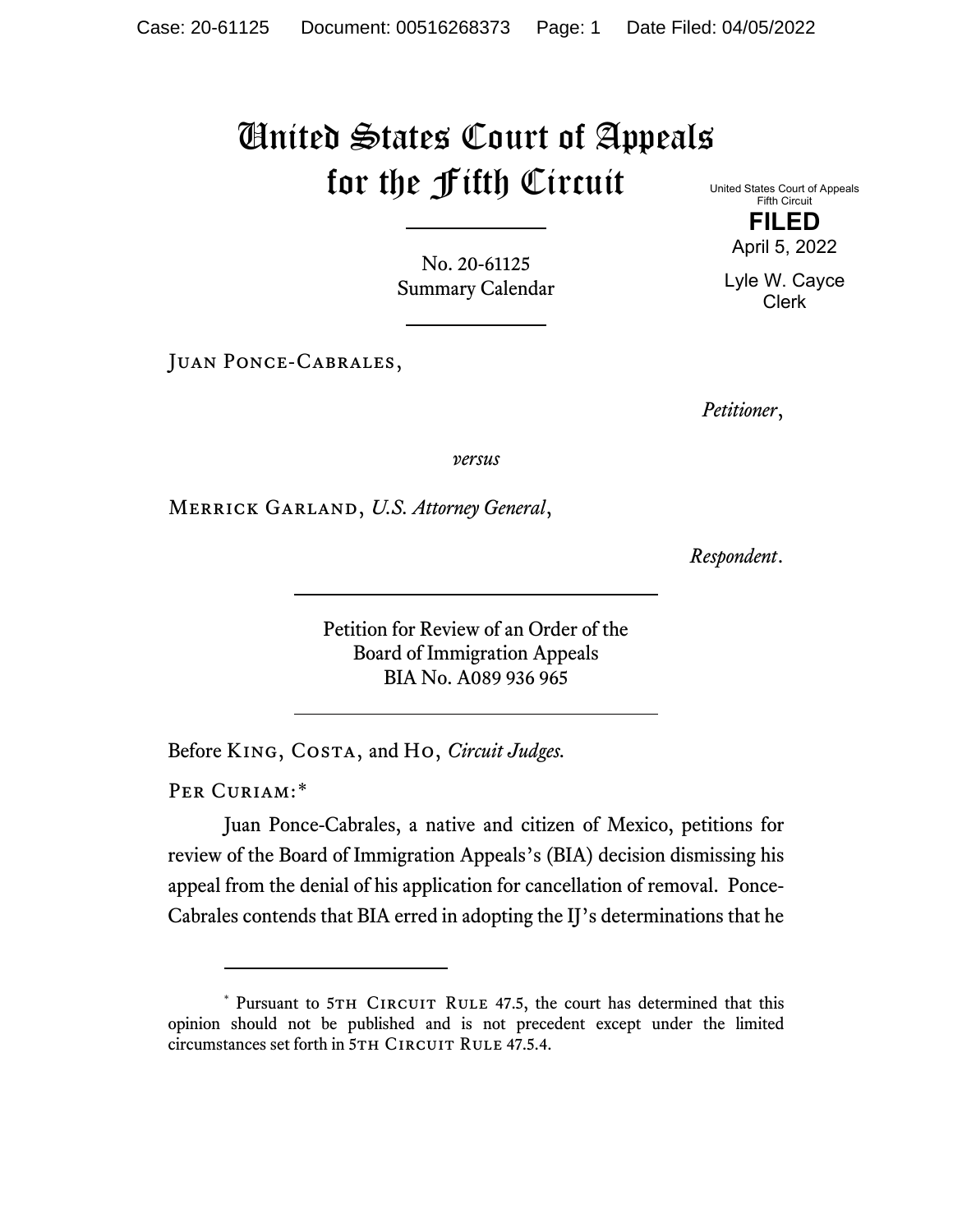## No. 20-61125

failed to demonstrate ten years of continuous presence in the United States and that his removal would cause exceptional and extremely unusual hardship to his qualifying relatives.

We review the findings of the BIA under the substantial evidence standard and will reverse only when the evidence compels a contrary result. *See Guerrero Trejo v. Garland*, 3 F.4th 760, 774 (5th Cir. 2021). Cancellation of removal is available to applicants who have been continuously present in the United States for 10 or more years prior to filing an application, who can establish good moral character during that time, who have no disqualifying convictions, and whose spouse, children, or parent would suffer exceptional and extremely unusual hardship if the applicant were removed. 8 U.S.C. § 1229b(b)(1). Pursuant to the stop-time rule, the period of continuous physical presence is deemed to end when an applicant is served with a notice to appear.  $\S 1229b(d)(1)(A)$ .

Ponce-Cabrales was served with a Notice to Appear on October 27, 2010. During an initial hearing, Ponce-Cabrales admitted that his date of entry was in March 2001. Moreover, he acknowledged that he was apprehended and returned to Mexico sometime between 1999 and 2001 and that he first filed income taxes in 2002. While he later testified that he entered in 2000, the testimony was inconsistent with his previous admission. Additionally, his witnesses' assertions regarding his year of entry were not unequivocal. Thus, the record does not compel a finding that Ponce-Cabrales had ten years of continuous presence in the United States before being served with a notice to appear. *See Zermeno v. Lynch*, 835 F.3d 514, 519- 20 (5th Cir. 2016). Because resolution of this issue is dispositive as to his lack of eligibility for cancellation of removal, *see* § 1229b(b)(1), we do not consider his argument regarding the hardship determination. *See INS v. Bagamasbad*, 429 U.S. 24, 25 (1976) ("As a general rule courts and agencies are not